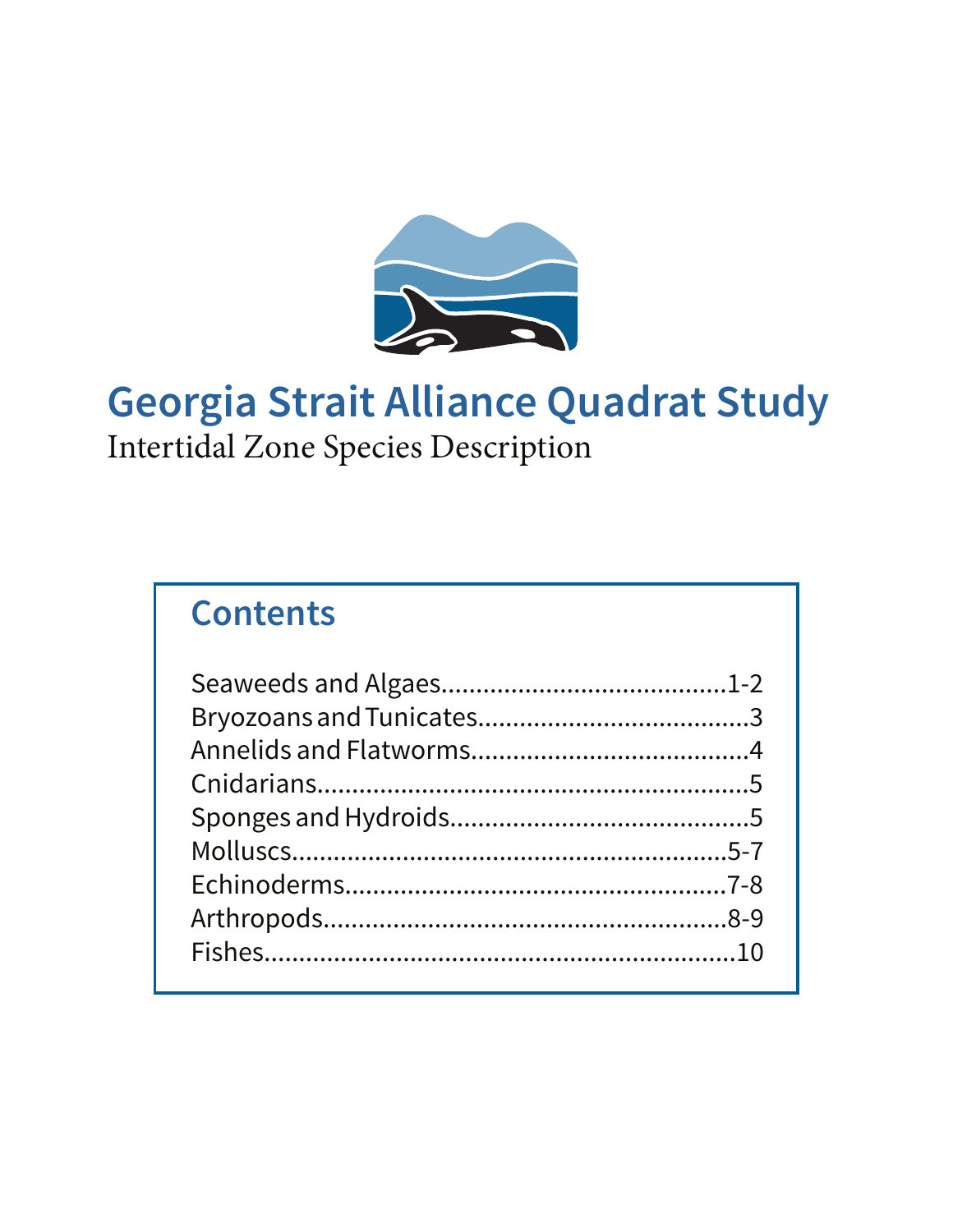## **Seaweeds and Algaes**

## Black Crust **Pink Crust** Pink Crust

#### (Lithothamnion sp.)

- coralline algae
	- pig pink
	- 1-4mm high, 4-10 cm across
	- may cover rocks as well as shells
	- may be smooth or rough

#### Brown Crust Brown Beard



#### Green Filament Sausage Links Sausage Links





### Red Sea Hair Sea Lettuce

- (Ulva sp.)
- green algae
- bright green, thin leaves
- looks like leaf lettuce



#### Shiny Blade Green Ribbon Green Ribbon

(Enteromorpha sp.)

- green algae
- bright green strands
- 1-4mm wide
- up to 14cm long

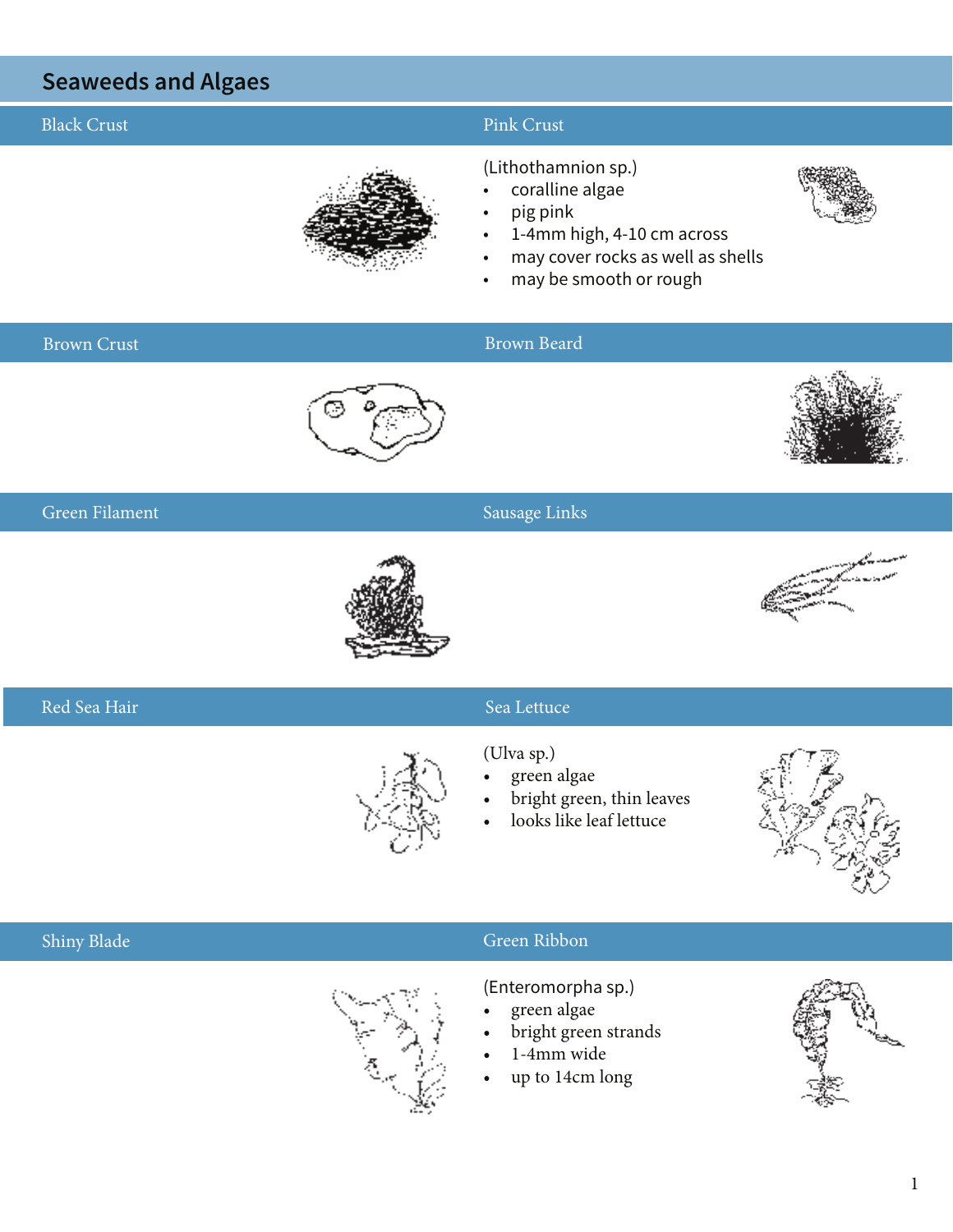Black Brush

### **Yellow Sacs** Tan Cauliflower

Blackknob Blade





# (Gigartina papillata) black, short branching straps a few cm high, with papillae **ENGINEER** Japanese Weed Rock Weed Rock Weed Rock Weed Rock Weed Rock Weed Rock Weed Rock Weed Rock Weed Rock Weed Rock Weed Rock Weed Rock Weed Rock Weed Rock Weed Rock Weed Rock Weed Rock Weed Rock Weed Rock And All and All and All

#### (Sargassum muticum)

- • brown
- approx. 1m high
- finely branched



#### (Fucus distichus)

- olive-brown branching straps
- usually with air bladders
- up to 30cm high



### Railroad Strap Acid Kelp Acid Kelp Acid Kelp Acid Kelp Acid Kelp Acid Kelp Acid Kelp Acid Kelp Acid Kelp Acid Kelp Acid Kelp Acid Kelp Acid Kelp Acid Kelp Acid Kelp Acid Kelp Acid Kelp Acid Kelp Acid Kelp Acid Kelp Acid Ke



#### (Desmarestia viridis)

- $30-40$ cm long
- light brown to red
- smooth and rubbery
- secretes sulphuric acid



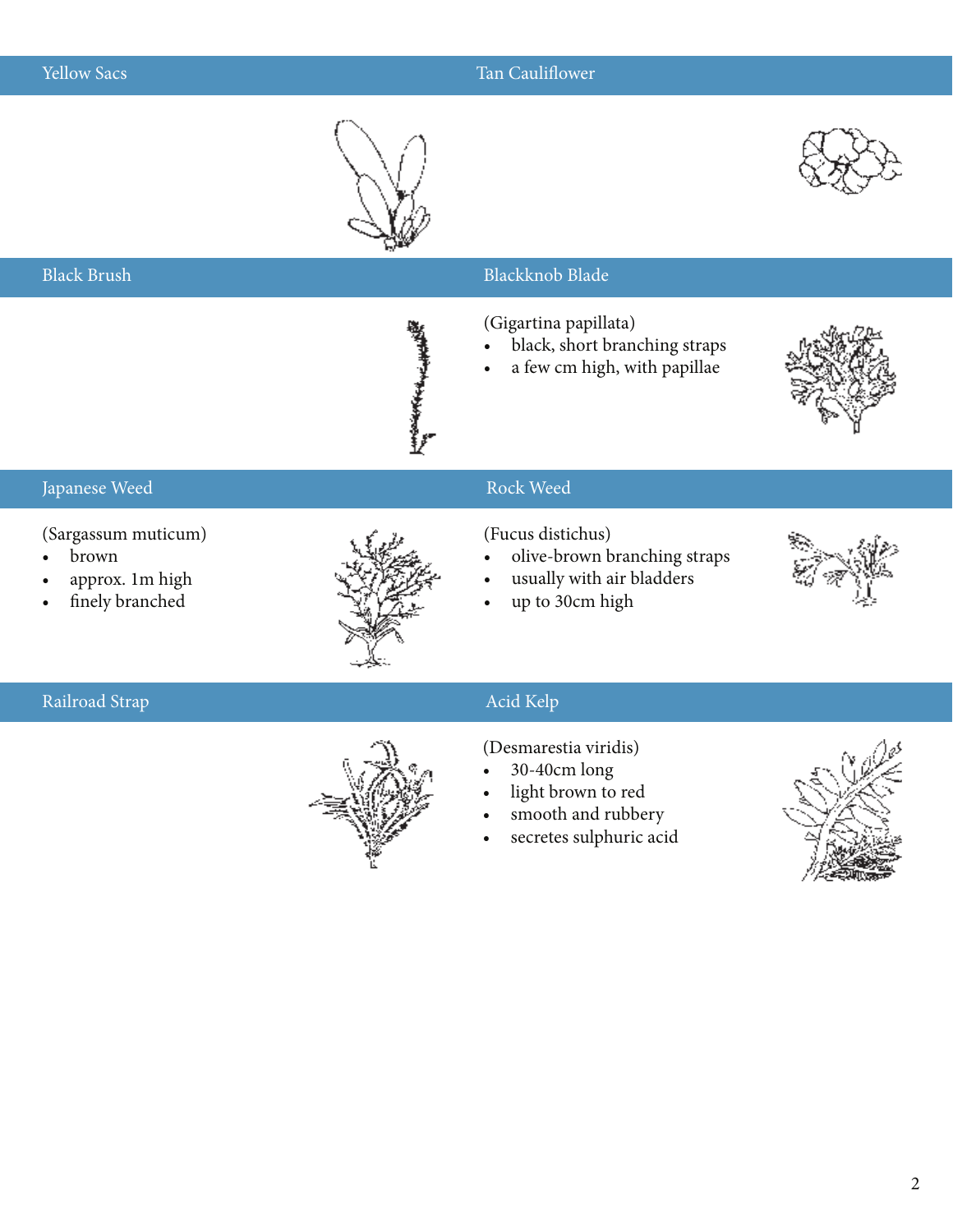## Tunicates and Bryozoans

- 
- • brown, black, gray or white
- on rocks, tidepools

### Tan Bryozoan Crust Orange Bryozoan Crust

• 2-3 cm **•** crusty patches with definite patterns



### Leafy Soft Bryozoan Branching Bryozoan Branching Bryozoan



#### Sea Pork

(Aplidium californicum)

- • <20cm in diameter and 1cm thick
- • brownish orange to pink
- low intertidal

### Warty Sea Squirt

(Pyura haustor)

- up to 5cm
- • thick, wrinkled, brown, warty skin



### Red Sea Squirt

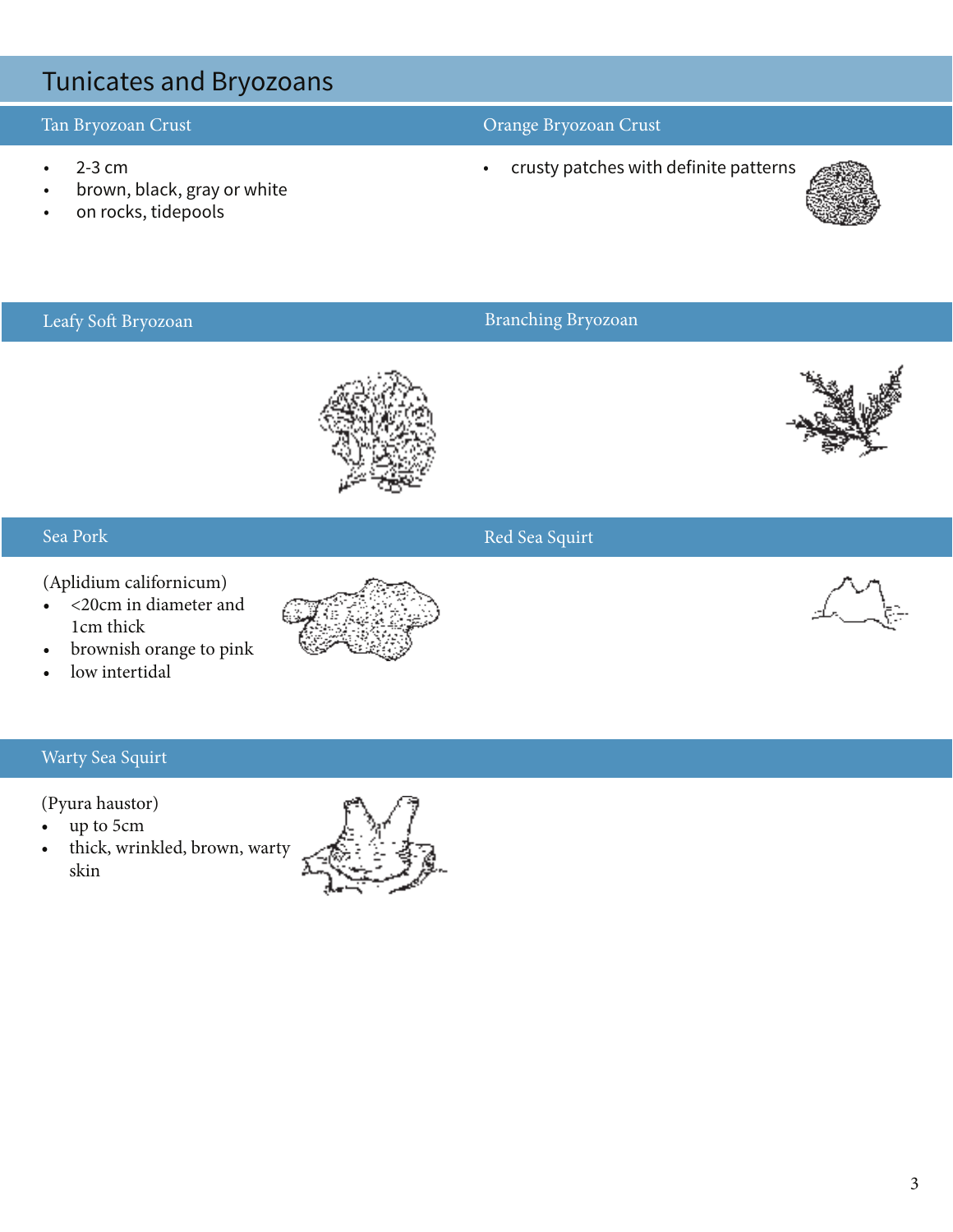## Annelids and Flatworms

#### Brown Flatworm **Ribbon Worms** Ribbon Worms **Ribbon Worms**

#### (Notoplana sp.)

- tan or grayish
- $1-3$ cm long
- $\leq$ 1mm high



#### Green=Emplectonema gracile

dark gree-black above, white-yellow below

Orange/Red=Tubulanus polymorphus

• bright red

Purple=Paranemertes peregrina

• dark brown-purple above, pale tan below

All Ribbon Worms:

• are thin and can stretch, therefore their length varies

#### Green Mussel Worm Scale Worm Scale Worm Scale Worm Scale Worm Scale Worm Scale Worm Scale Worm Scale Worm Scale Worm Scale Worm Scale Worm Scale Worm Scale Worm Scale Worm Scale Worm Scale Worm Scale Worm Scale Worm Scale

#### (Nereis vexillosa)

- $5-30$  cm long
- obviously segmented



#### (Halosydna brevisetosa)

- up to 5cm long, grayish brown
- 18prs. of mottled over-lapping scales



#### Tiny Tube Worm

#### (Spirobis spp.)

- white, calcarious, coiled tubes
- tubes are 2-3mm in diameter, 2-3 cm long
- actual worm is rarely out of the

# Peanut Worm

(Phascolosoma agassizii)

- unsegmented, tough, wrinkled skin
- tan head, tail is pale with black blotches
- slender when extended
- like a shelled peanut when contracted

Leather Tube Worm





4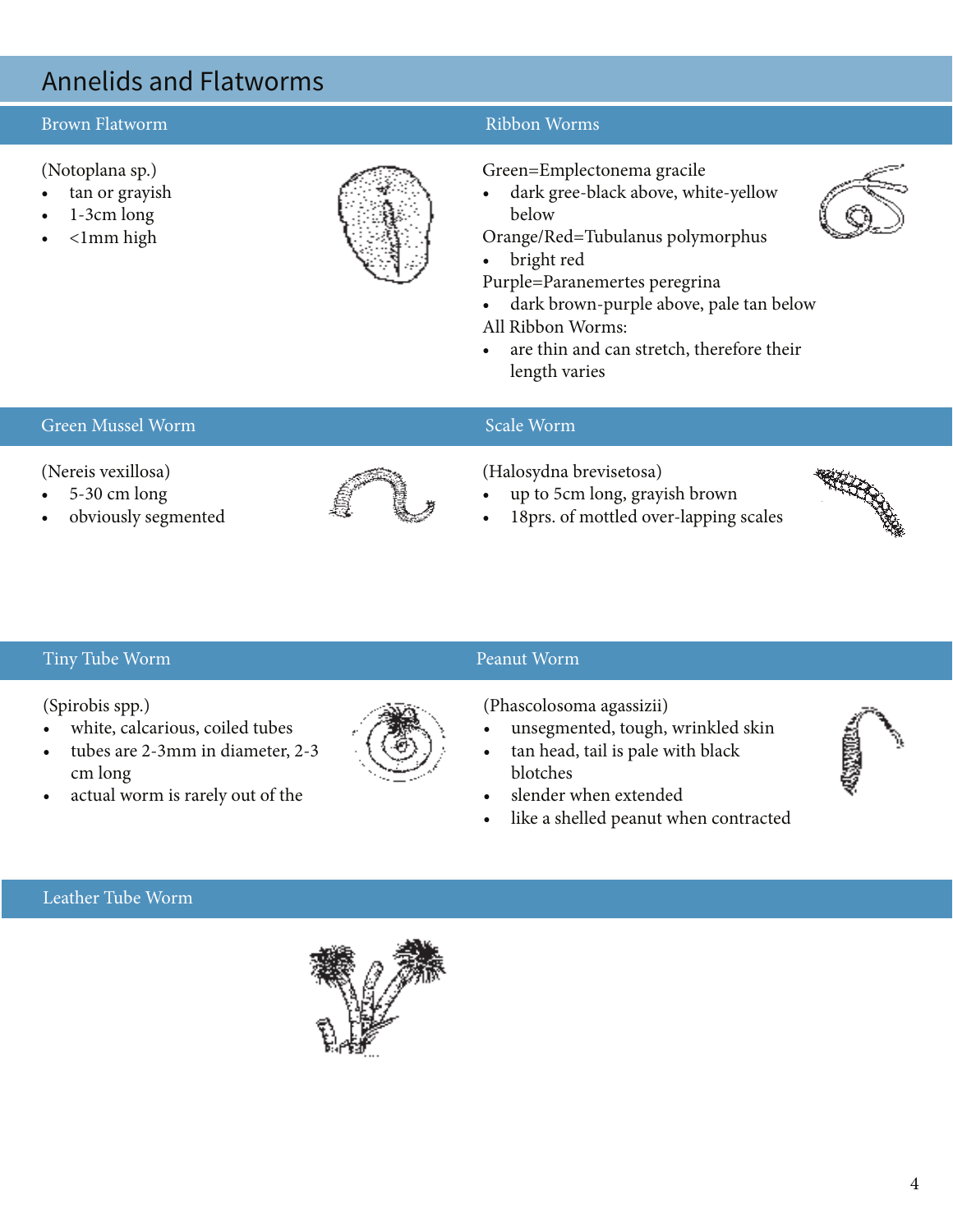## **Cnidarians**

#### Red/Green Anemone **Burrowing Anemone** Burrowing Anemone

(Urticina crassicornis)

- • column is olive green, streaked with red
- up to 30cm across (but usually smaller)



#### (Urticina coriacea)

- large (to 15cm across)
- pale pink or green

## Sponges and Hydroids

(Phylum porifera)

- • velvety or gelatinous mats (algae are hard and rough)
- • various colours-tan, red, green, yellow, purple
- approx. 1cm high, 10cm across



### Sponges Beard Hydroid and Sponges Beard Hydroid

- strands <1cm long
- large groups can cover from a few cm to a metre
- fine hairlike or fuzzy



## Molluscs

#### Masked Limpet **Plate Limpet** Plate Limpet **Plate Limpet**

- (Tectura persona)
- • up to 4cm long
- • apex is more forward



#### (Tectura scutum)

up to 6cm long, 5cm wide and 16mm high



- brown with white and dark spotting
- occasionally, green algae covers shell
- found mid to low intertidal

#### Ribbed Limpet Shield Limpet Shield Limpet Shield Limpet Shield Limpet Shield Limpet Shield Limpet Shield Limpet

- $\cdot$  2-3 cm
- brown, black, gray or white
- • on rocks, tidepools



(Lottia pelta)

- up to 4cm long
- highly variable appearance
- can be ribbed
- more raised than plate limpet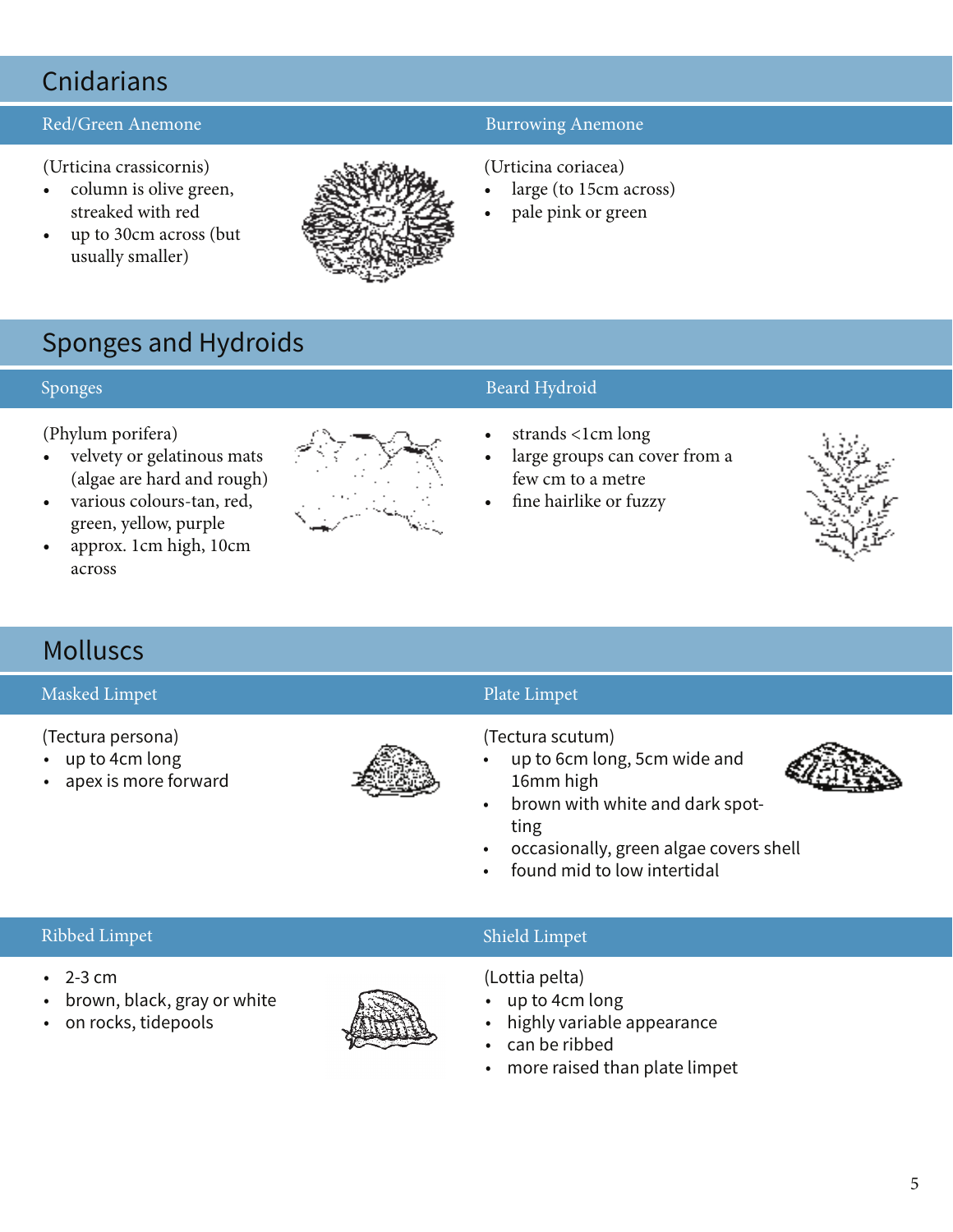#### (Lottia digitalis)

- up to 2cm long
- distinct ribs

### Finger Limpet Mossy Chiton and The Mossy Chiton Mossy Chiton and The Mossy Chiton Mossy Chiton

#### (Mopalia sp.)

- eight shell plates in a row
- up to 10cm long and 5cm high
- dull brown, grey to green



#### Hair Chiton

#### (Mopalia lignosa)

- • up to 7cm
- low intertidal
- light sensitive



### Black Chiton

- • 4-25cm
- black, grey, mottled, rust
- low tide zone



#### Lined Chiton

#### (Tonicella sp.)

- • eight shell plates in a row
- up to 5cm long and 2.5cm wide
- mottled reddish-brow



#### Checked Winkle

(Littorina scutulata)

- up to 1cm high
- slender shell
- brown to bluish-black with white checkerboard pattern



### Dire Whelk Wrinkled Whelk

#### (Lirabuccinum dira)

- up to 4cm
- gray
- fine raised ridges



- (Nucella lamellosa)
- pale brown or grey
- up to 5cm high and 2cm wide
- heavily ridged



### Leafy Hornmouth Dove Shell



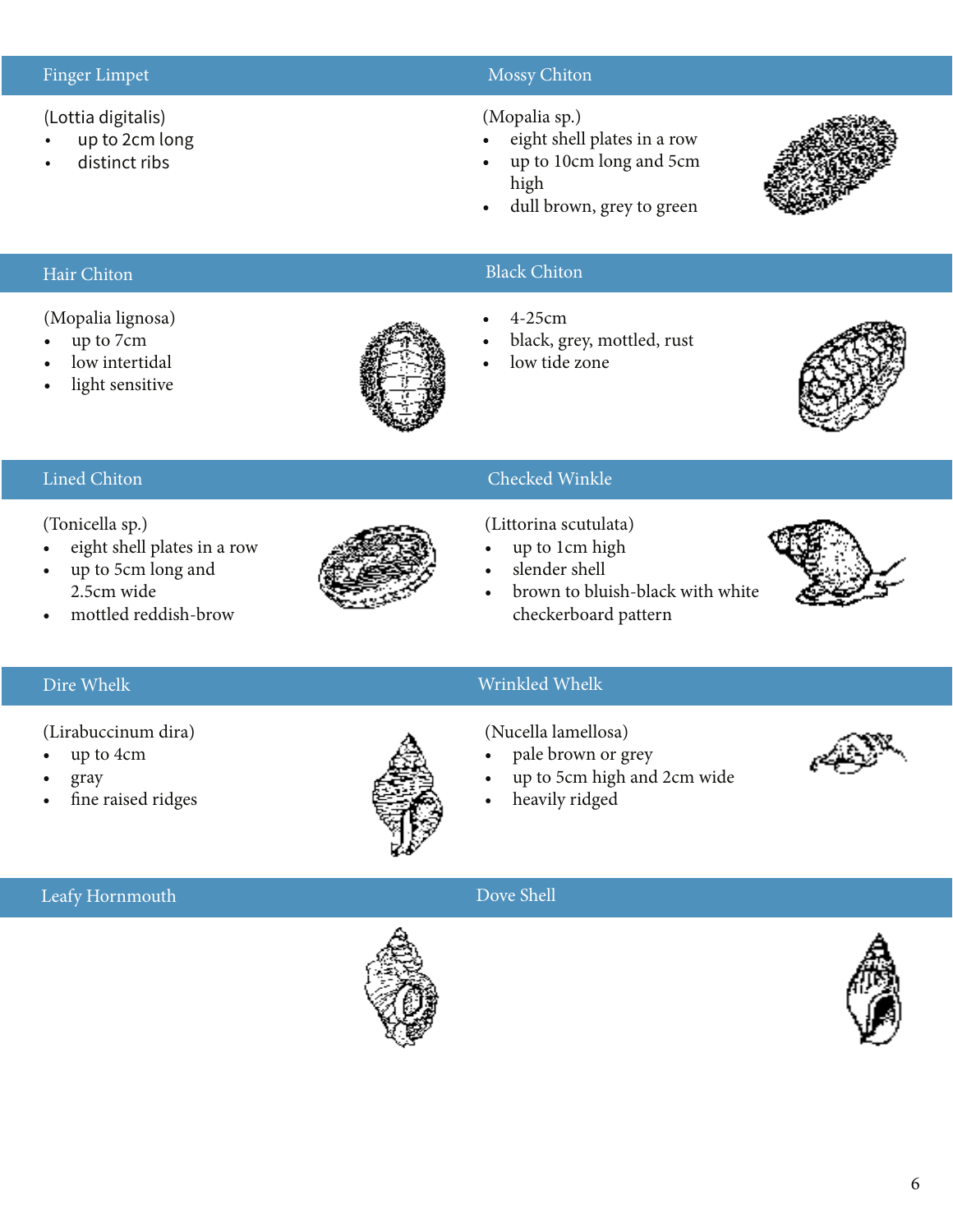#### Rock Jingle



#### (Pododesmus cepio)

- up to 8cm
- white
- lower shell is smaller and thinner with a hole through

#### Blue Mussel

#### (Mytilus edulus)

- up to 5cm
- blue-black



#### Pacific Oyster

(Crassostrea gigas)

- up to 20cm long; white
- fluted shell



## Echinoderms

#### Green Urchin

(Strongylocentrotus droebachiensis)

- • up to 8cm wide; spines are 1 to 3 cm long
- dull green or yellow-green



#### Mottled Star

(Evasterias troscheli)

- up to 25-30cm across;
- mottled purple, brown, orange, green
- has blunt spines; rays are thinner than the purple sea star



#### Purple Sea Star

(Pisaster ochraceus)

- up to 40cm across
- purple or orange
- has blunt spines



### Six Armed Star

#### (Leptasterias hexactis)

- up to 9cm in radius
- grey/brown, olive green to purple/red



#### Leather Star

(Dermasterias imbricata)

- • up to 25cm across; brownish red
- rays are webbed; feels slimy; lacks spines



### Blood Star

(Henricia leviuscula)

- 10-18cm in radius
- found in the low intertidal to subtidal zones
- thin arms and smooth texture
- orange and orange red

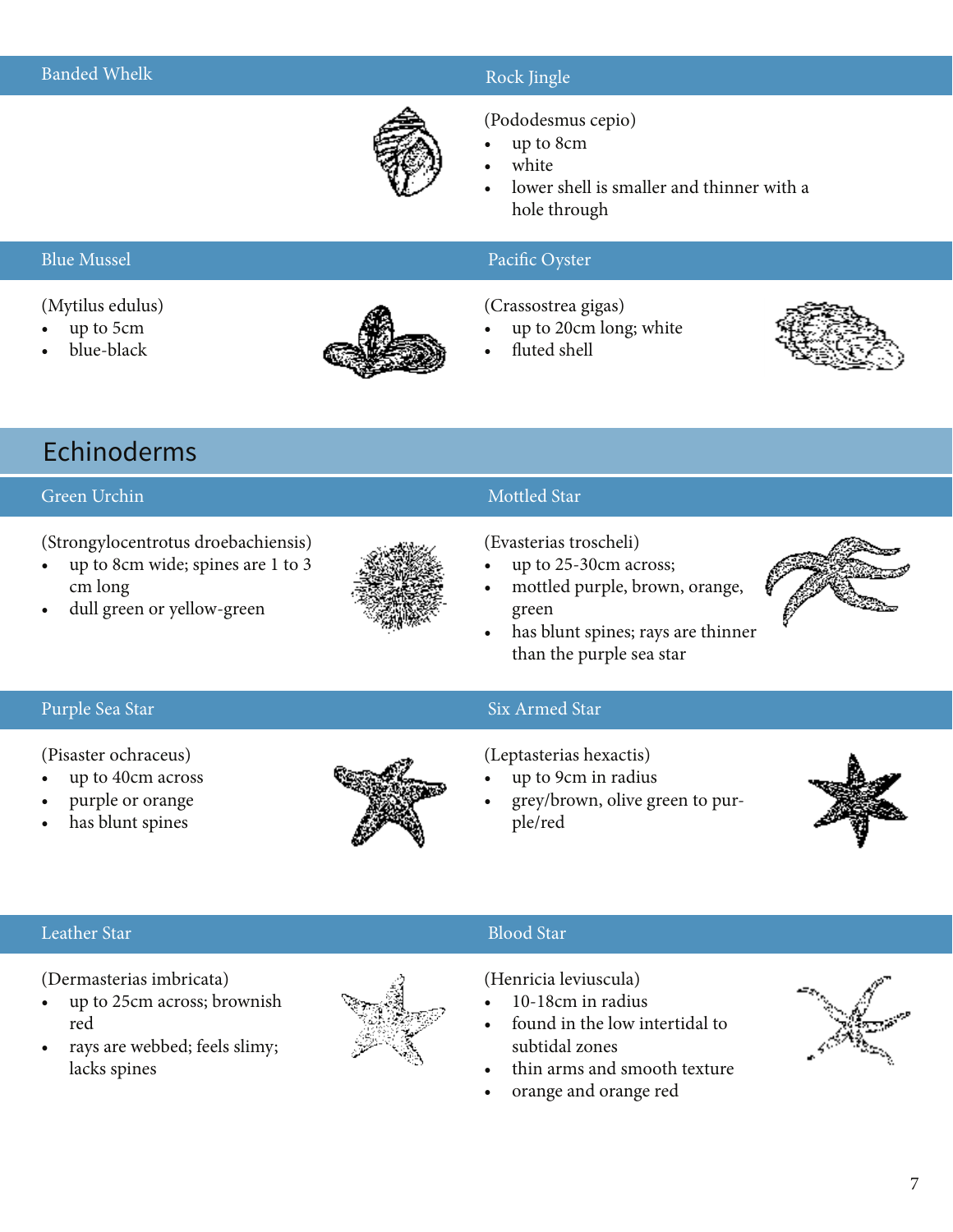#### Sunflower Star

(Pycnopodia helianthoides)

- 15-24 arns
- brownish orange or purple gray



#### Brittle Star

(Amphipholis squamata)

Orange Chiton Cucumber

- about 3cm
- gray with white bands or spots
- very fragile



#### Medusa Worm

(Psolus chitonoides)

- up to 7cm long and 5.8cm wide
- pale yellow to bright orange



#### Orange Cucumber

(Cucumaria miniata)

- • 20-25cm long and 4-5cm wide
- smooth tough skin with ten branched tentacles
- reddish/orange to brown



### White Cucumber

(Eupentacta quinquesemita)

- narrow with short, thick, slimy tentacles around the mouth
- creamy/white to pale yellow
- found under rocks and in crevices



## Arthropods

#### Common Barnacle

(Balanus glandula)

- • up to 1.5cm wide;
- dingy white
- heavily ribbed



### Brown Barnacle

(Chthamalus dalli)

- up to .5cm wide and .4cm high
- smallest barnacle on our coast
- brownish-grey



### Thatch Barnacle

- up to 4cm across
- greyish white
- Cemented to rocks in high tide zone



### Sphere Pill Bug

(Gnorimospheroma sp.)

up to 1cm long

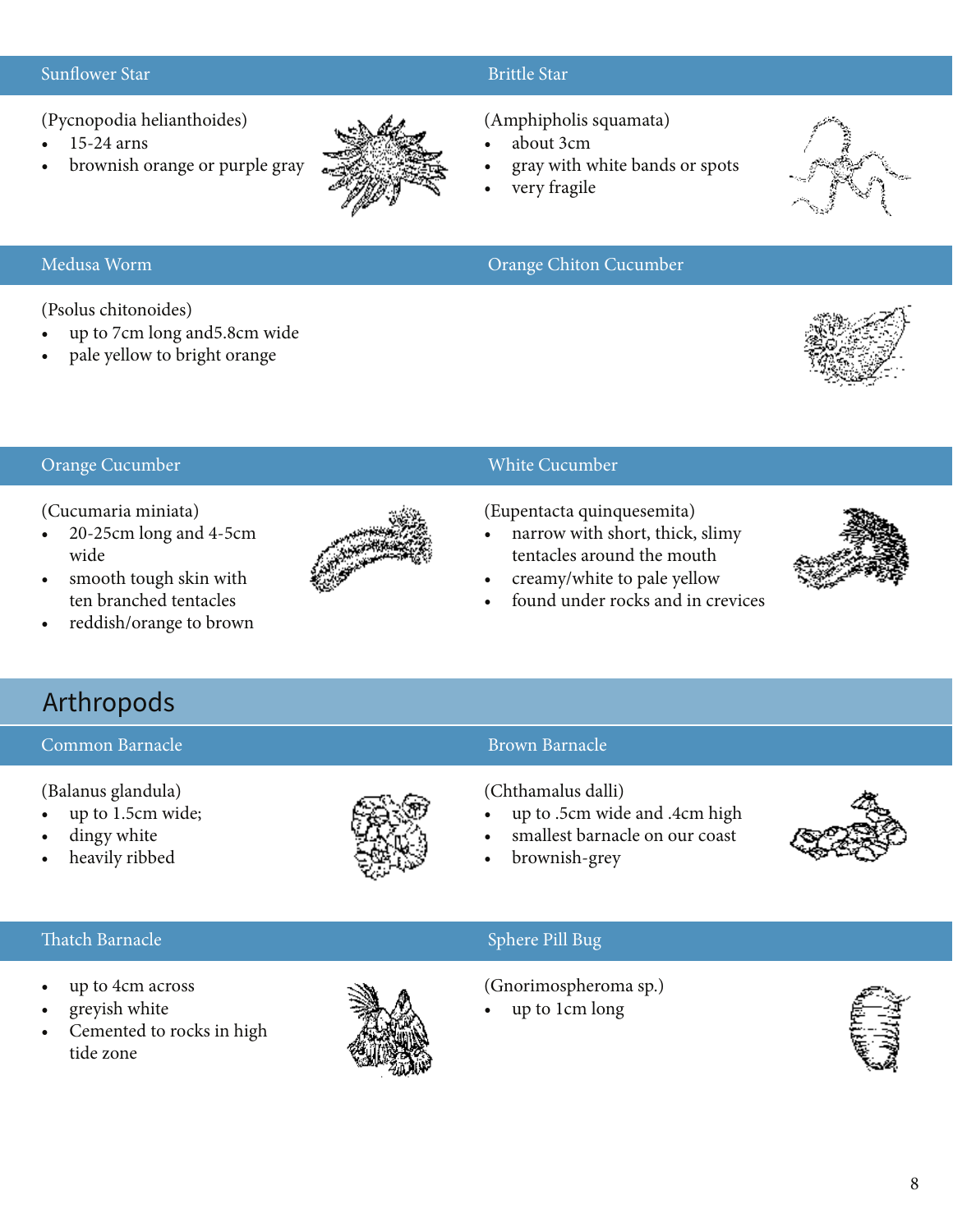#### Seaweed Isopod

#### Speckled Pill Bug

(Idotea wosnesenskii)

- 4cm long by 1.5cm wide
- greenish yellow
- high to low intertidal

### Kelp Flea

#### (Gammarid amphipods)

- up to 1.5cm long, brown
- sideswimmers



### Shrimp

- from microscopic to 15cm
- pale pink to bright green
- found in tidepools, borrowing in sand and mud and low tide zones



#### Hermit Crab

#### (Pagurus spp.)

crabs that live in snail shells



### Purple Crab

(Hemigrapsus nudus)

- carapace up to 5cm across; purple
- purple spots on pincer
- juveniles have white patches on carapace

#### Drab Crab

(Hemigrapsus oregonensis)

- carapace up to 4cm wide; army green
- hairy fringed legs



#### Porcelain Crab

(Petrolisthes eriomerus)

- up to 2cm wide by 2.5cm long
- brownish green to redish brown
- high to low intertidal



#### Decorator Crab

(Oregonia gracilis)

- up to 5cm across
- often 'decorated' with seaweeds and hydroids



#### Black Clawed Crab

(Lophopanopeus bellus)

- 2.5 cm across
- heavy bodied with black tipped claws



#### Red Rock Crab

(Cancer productus)

- carapace up to 15cm across; red,
- juveniles may be streaked or mottled pincers tipped in black